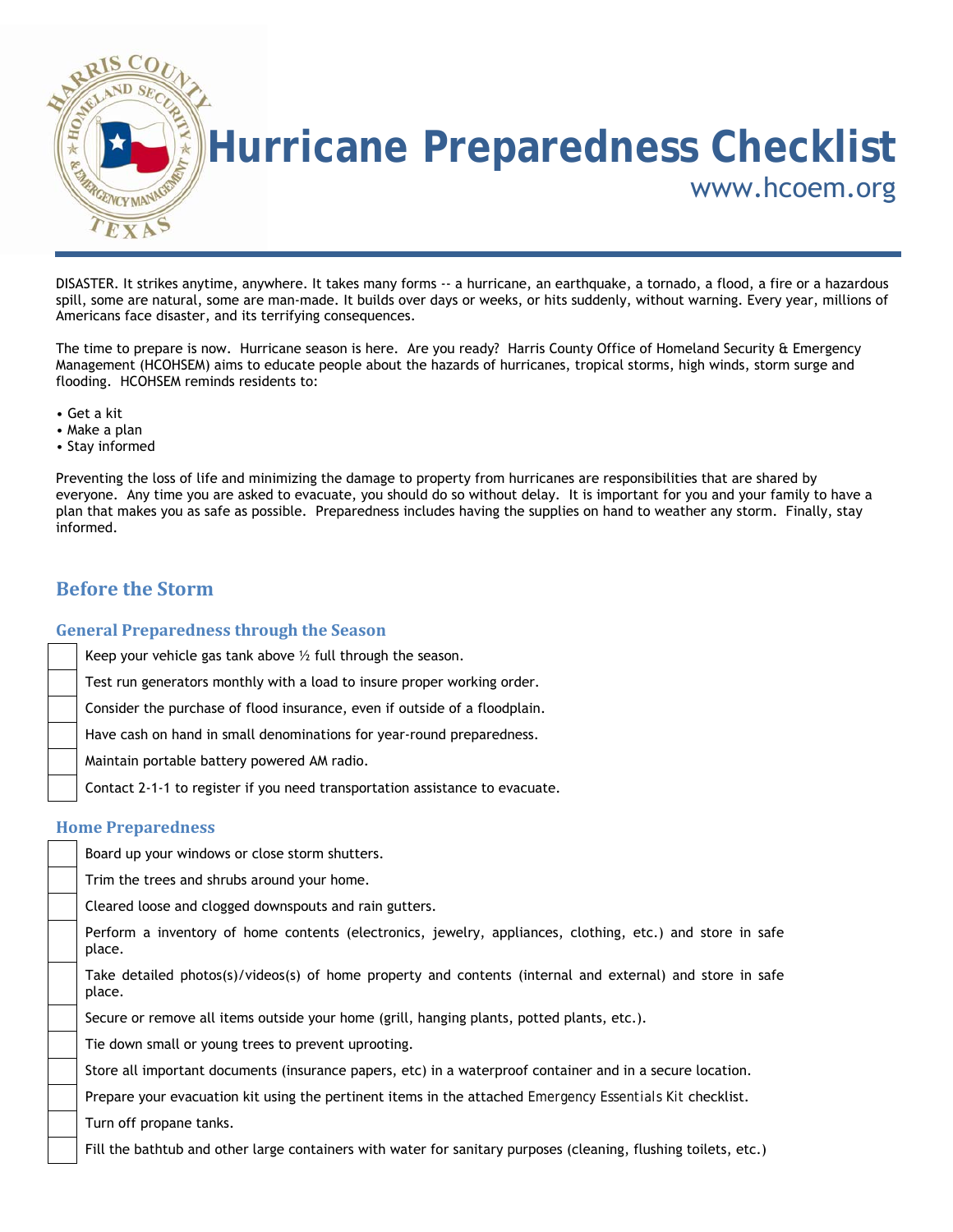

## **Hurricane Preparedness Checklist**

www.hcoem.org

#### **If you Plan to Evacuate**

| What is your zip code?                                                                               |  |
|------------------------------------------------------------------------------------------------------|--|
| Are you located in an evacuation area in the evacuation map?                                         |  |
| Where are you evacuating to?                                                                         |  |
| Who is your contact at your destination?                                                             |  |
| What is their contact information?                                                                   |  |
| What is your backup evacuation location?                                                             |  |
| Take a copy of all important documents and store in a waterproof container and in a secure location. |  |
| Top off your vehicle gas tank before hitting the road.                                               |  |

#### **If you Plan to Stay**

Listen to the radio (AM 740 KTRH) or TV for information.

 If you have gas items you need to operate after the storm (generator, chainsaw, etc); fill gas storage container(s).

Prepare your hurricane kit using the attached *Emergency Essentials Kit* checklist.

#### **During the Storm**

| Turn the refrigerator and freezer to its coldest setting and keep its doors closed.<br>Avoid using the phone except for emergencies.<br>Stay indoors during the storm and away from windows and glass doors.<br>Close all interior doors. |
|-------------------------------------------------------------------------------------------------------------------------------------------------------------------------------------------------------------------------------------------|
|                                                                                                                                                                                                                                           |
|                                                                                                                                                                                                                                           |
|                                                                                                                                                                                                                                           |
|                                                                                                                                                                                                                                           |
| Keep curtains and blinds closed.                                                                                                                                                                                                          |
| Take refuge in a small interior room, closet, or hallway on the lowest level of your home.                                                                                                                                                |

#### **After the Storm**

#### **If you are Returning from Evacuation**

Return only after the all clear is given for your area.

Do not venture on to roads until you have been advised they are passable and safe.

Carefully inspect your home and perform an exterior assessment for safety issues.

Be on the lookout for downed power lines and avoid if identified.

If any safety issues are present, do not enter your home (gas smell, flood waters, fire damage, etc.).

If any safety issues are present, have your home inspected by a qualified building inspector or engineer.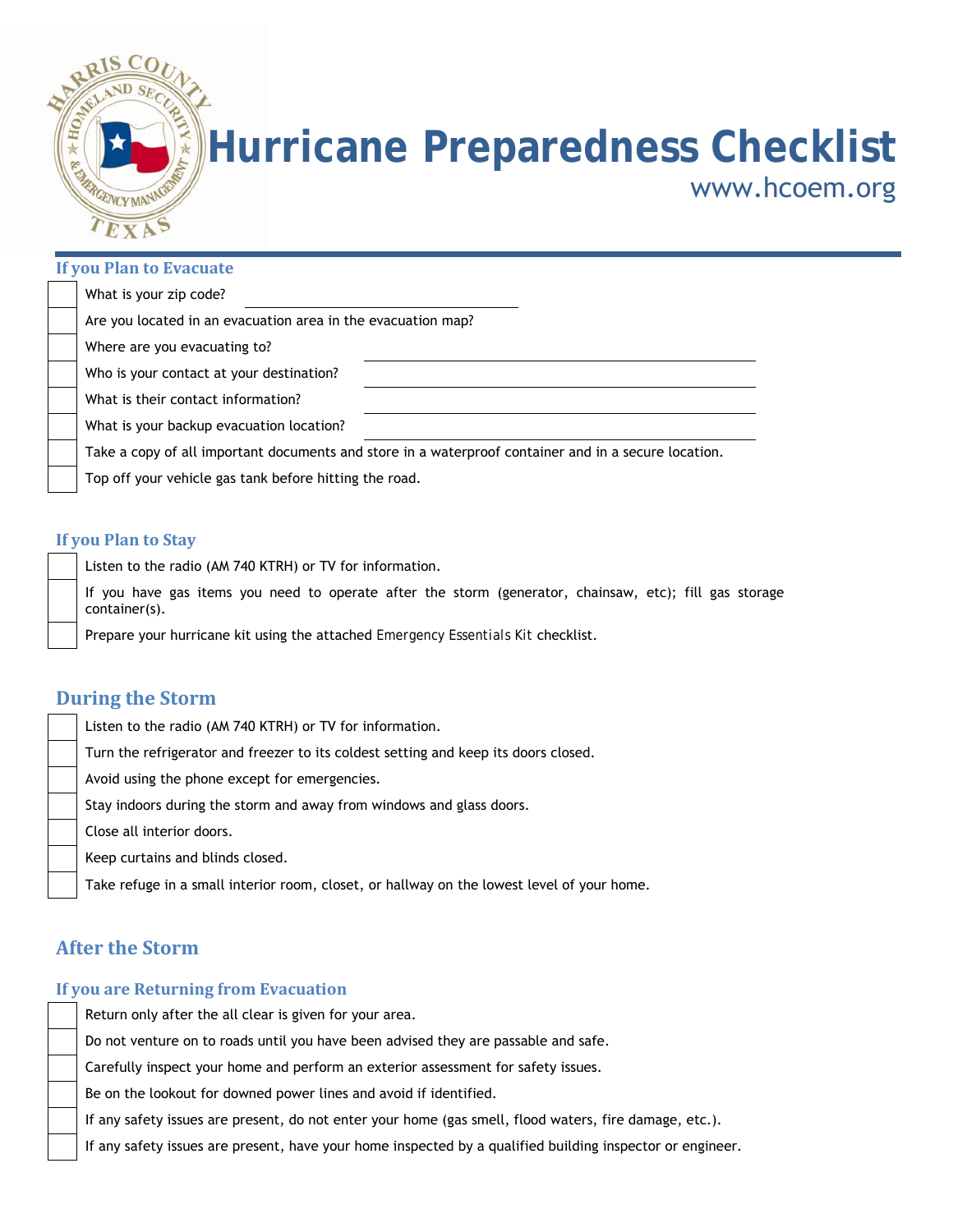

### **Hurricane Preparedness Checklist**  www.hcoem.org

Watch for and avoid loose animals and poisonous snakes.

 Avoid carbon monoxide poisoning hazards; **DO NOT** run generators, grills, or other gas operated appliances indoors.

#### **Damage Assessment**

| Have a fire extinguisher readily available in the case of a fire.                                                                    |
|--------------------------------------------------------------------------------------------------------------------------------------|
| Watch for safety hazards (loose boards, slippery floors, broken glass, etc.)                                                         |
| Carefully check for damage to the roof, foundation, and chimney. If the building looks unstable do not enter.                        |
| Use a stick or other tool to sift through debris.                                                                                    |
| Open cabinets cautiously. Beware of objects that can fall off shelves.                                                               |
| If you smell natural gas, leave the structure and contact your local gas utility company.                                            |
| Use a battery powered flashlight to inspect the structure. Do not use oil or gas lanterns or candles inside the<br>structure.        |
| If structural damage is present, turn off utilities.                                                                                 |
| Do not use electrical appliances that have been wet/damaged until checked by a professional.                                         |
| Check with local authorities or have well water tested before using any water (could be contaminated).                               |
| Until cleared with authorities or tested, all water should be boiled for 1 minute at a rolling boil to disinfect<br>before drinking. |
| Avoid using any toilets until you have checked for sewage or water line damage. If you suspect damage call a<br>plumber.             |
| Service damaged sewage systems as soon as possible as they present serious health hazards (septic tanks, pits,<br>$etc.$ )           |
| Check your smoke and carbon monoxide detectors to ensure they are functioning properly.                                              |
| If any damage is identified to your home, contact your insurance company to start a claim.                                           |
| Photograph and document any damage.                                                                                                  |
| Throw away any spoiled food items or those that have come in contact with flood waters. When in doubt<br>throw it out!               |

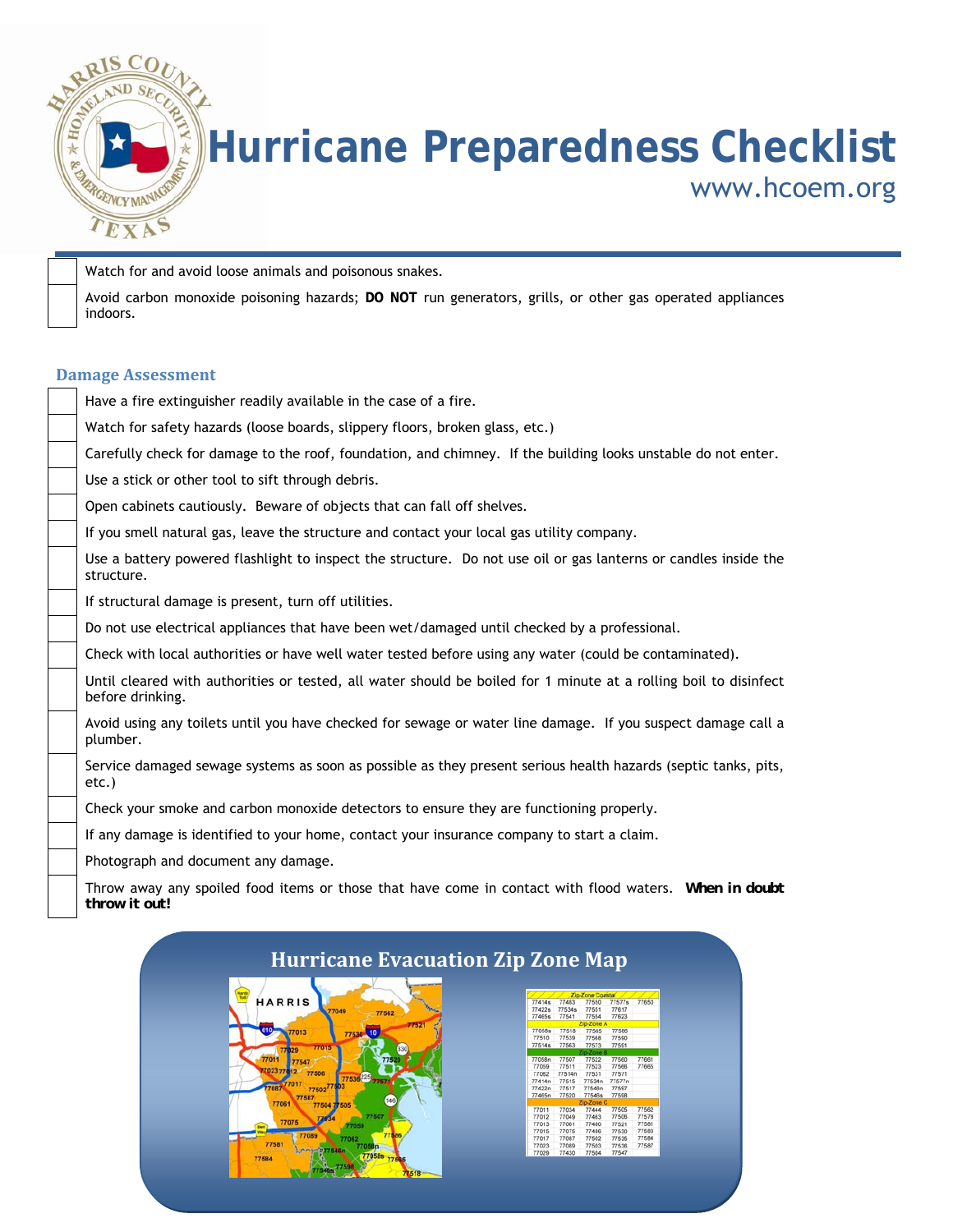

## **Emergency Essentials Kit**

www.hcoem.org

#### **Print a copy of this emergency essentials list and take it with you to the store.**

#### **Food**

 7-day supply of non-perishable food that doesn't need cooking

Hand-operated can opener

Plastic plates, cups, utensils

#### **Water**

 1 gallon of drinking water per person per day enough for 5 days

#### **First Aid**

 Red Cross approved first aid kit Backup prescriptions for essential medications

#### **Personal Hygiene**

 Hand sanitizer or disinfectant wipes Toilet paper, paper towels, garbage bags Dental care and vision products Travel-size soaps and other beauty supplies Change of clothes, pair of shoes and blanket per person

#### **Clean Air Items**

 Nose and mouth protection masks (N-95 rating) Plastic sheeting Duct tape

#### **Baby Items**

 Formula, bottles, powdered milk Diapers Baby wipes Diaper rash ointment

#### **Lighting**

 Flashlights for each family member with extra batteries Fluorescent lanterns for each common area Waterproof matches or a utility lighter

#### **Communication**

 Portable, battery-powered AM/FM radio NOAA All Hazards Alert Radio Land-line phone with long cord Extra batteries for flashlights, lanterns, radio Extra cell phone battery or car charger Whistle

#### **Family Safety Items**

 Smoke detector with battery for each floor Carbon monoxide detector with battery backup Fire extinguisher Non-scented bleach for sanitization Sunscreen Insect repellant Shovel and basic tools

#### **Transportation Items**

 State and regional road maps Basic repair items (tools, tire patch kit, engine oil) Emergency Road Safety Triangles Games, books, puzzles

#### **Pet Needs**

 7-day supply of non-perishable pet food and water Cage or pet carrier and leash Pet medications and pet first-aid kit Current photo in case you are separated Cat litter and box Pet bed and toys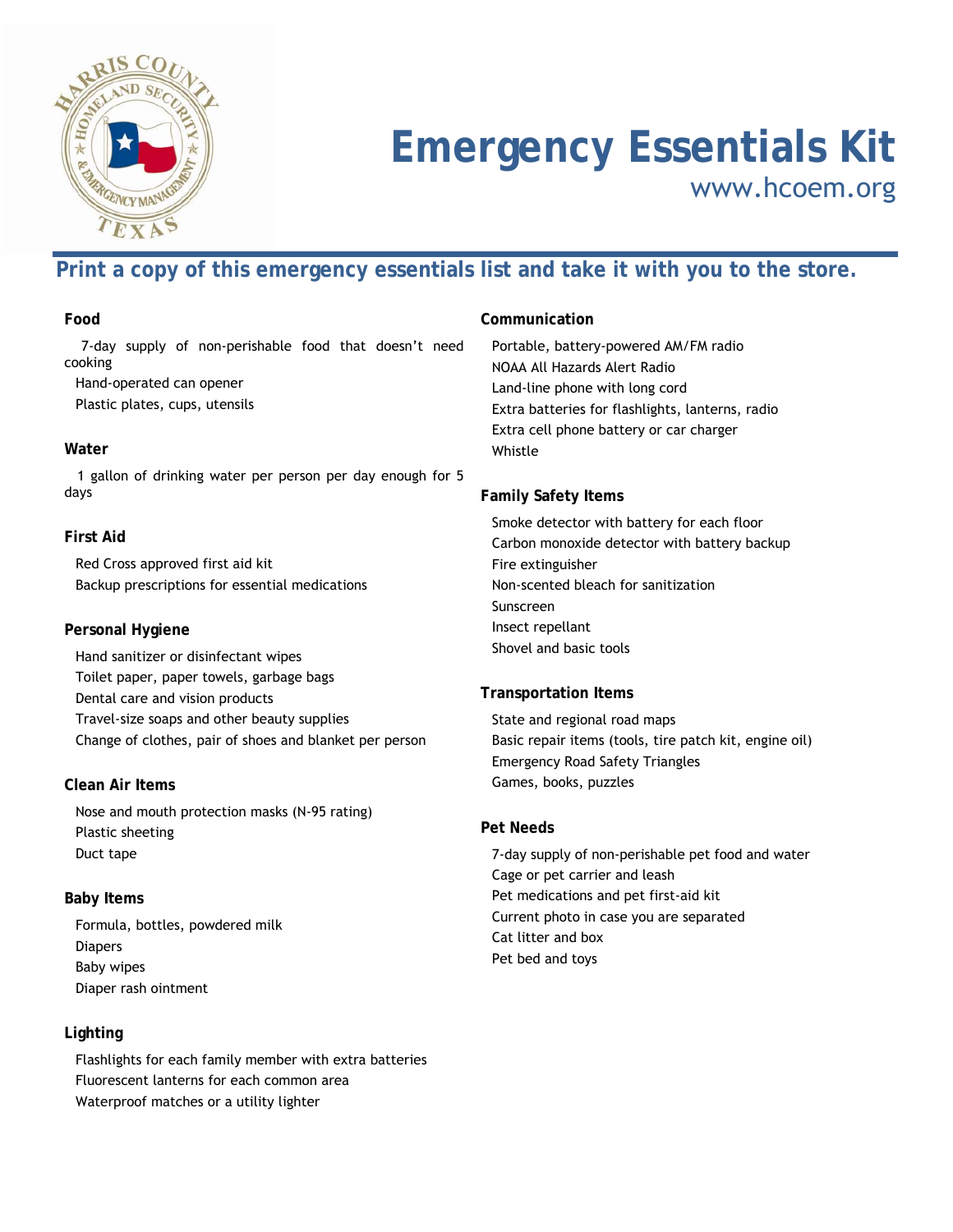

# **Medication Essentials Kit** www.hcoem.org

www.hcoem.org

| Complete the highlighted fields on this form and print for your records. |                                                                                                          |  |  |
|--------------------------------------------------------------------------|----------------------------------------------------------------------------------------------------------|--|--|
| <b>Allergies to medications</b>                                          |                                                                                                          |  |  |
|                                                                          | Use the chart below to list all medications, both prescription and nonprescription, you are allergic to. |  |  |
| <b>Medication name</b>                                                   | Type of reaction, such as rash or breathing difficulties                                                 |  |  |
|                                                                          |                                                                                                          |  |  |
|                                                                          |                                                                                                          |  |  |
|                                                                          |                                                                                                          |  |  |
|                                                                          |                                                                                                          |  |  |

| <b>Prescription Medications</b>                                                                                                                                                                                                                                                                                                                                                 |                      |               |                   |                |                  |
|---------------------------------------------------------------------------------------------------------------------------------------------------------------------------------------------------------------------------------------------------------------------------------------------------------------------------------------------------------------------------------|----------------------|---------------|-------------------|----------------|------------------|
| Use the chart below to list all the brand-name and generic prescription medications you currently take. Be sure to fill in all the information<br>for each medication. The amount of medication in each pill appears on the prescription label in milligrams (mg). The dosage is the amount of<br>medication in each pill multiplied by the number of pills you take each time. |                      |               |                   |                |                  |
|                                                                                                                                                                                                                                                                                                                                                                                 | <b>Prescribing</b>   | <b>Phone</b>  | <b>Reason for</b> |                | How often?       |
| <b>Medication Name</b>                                                                                                                                                                                                                                                                                                                                                          | <b>Doctor's Name</b> | <b>Number</b> | <b>Medication</b> | Dosage (in mg) | (such as 3x/day) |
|                                                                                                                                                                                                                                                                                                                                                                                 |                      |               |                   |                |                  |
|                                                                                                                                                                                                                                                                                                                                                                                 |                      |               |                   |                |                  |
|                                                                                                                                                                                                                                                                                                                                                                                 |                      |               |                   |                |                  |
|                                                                                                                                                                                                                                                                                                                                                                                 |                      |               |                   |                |                  |
|                                                                                                                                                                                                                                                                                                                                                                                 |                      |               |                   |                |                  |
|                                                                                                                                                                                                                                                                                                                                                                                 |                      |               |                   |                |                  |
|                                                                                                                                                                                                                                                                                                                                                                                 |                      |               |                   |                |                  |

|                                                                                                                                                                                                                       | <b>Nonprescription Medications, Vitamins, and Supplements</b> |                |                                |  |
|-----------------------------------------------------------------------------------------------------------------------------------------------------------------------------------------------------------------------|---------------------------------------------------------------|----------------|--------------------------------|--|
| List all those you take occasionally, such as asprin for headache, as well as those you take every day such as a multivitamin or nutritional<br>supplement. Include any herbs or alternative medicines that you take. |                                                               |                |                                |  |
| <b>Name</b>                                                                                                                                                                                                           | <b>Reason for Taking The Medication</b>                       | Dosage (in mg) | How often?<br>(such as 3x/day) |  |
|                                                                                                                                                                                                                       |                                                               |                |                                |  |
|                                                                                                                                                                                                                       |                                                               |                |                                |  |
|                                                                                                                                                                                                                       |                                                               |                |                                |  |
|                                                                                                                                                                                                                       |                                                               |                |                                |  |
|                                                                                                                                                                                                                       |                                                               |                |                                |  |
|                                                                                                                                                                                                                       |                                                               |                |                                |  |
|                                                                                                                                                                                                                       |                                                               |                |                                |  |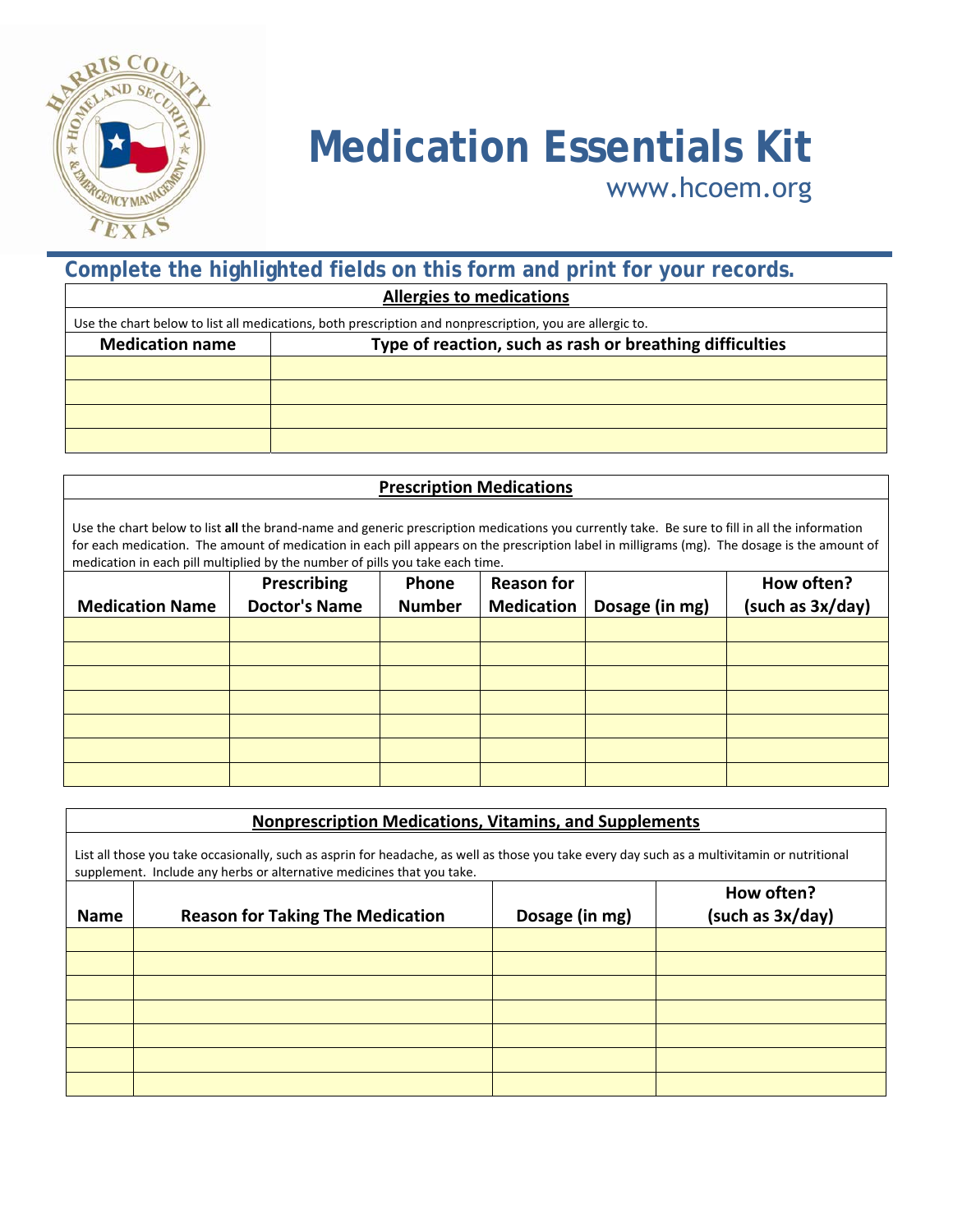

#### **HARRIS COUNTY HOMELAND SECURITY & EMERGENCY MANAGEMENT**

**www.hcoem.org**

#### **Prepare. Plan. Stay Informed.**

Make sure your family has a plan in case of an emergency. Before an emergency happens, sit down together and decide how you will get in contact with each other, where you will go and what you will do in an emergency. Keep a copy of this plan in your emergency supply kit or another safe place where you can access it in the event of a disaster.

| Out-of-Town Contact Name:                                                                                                                                                                                                                                   | Telephone Number:              |  |
|-------------------------------------------------------------------------------------------------------------------------------------------------------------------------------------------------------------------------------------------------------------|--------------------------------|--|
| Email:                                                                                                                                                                                                                                                      | Telephone Number:              |  |
| Neighborhood Meeting Place:                                                                                                                                                                                                                                 | Telephone Number:              |  |
| Regional Meeting Place:                                                                                                                                                                                                                                     | Telephone Number:              |  |
| Evacuation Location:                                                                                                                                                                                                                                        | Telephone Number:              |  |
| Fill out the following information for each family member and keep it up to date.                                                                                                                                                                           |                                |  |
| Name:                                                                                                                                                                                                                                                       | Social Security Number:        |  |
| Date of Birth:                                                                                                                                                                                                                                              | Important Medical Information: |  |
| Name:                                                                                                                                                                                                                                                       | Social Security Number:        |  |
| Date of Birth:                                                                                                                                                                                                                                              | Important Medical Information: |  |
| Name:                                                                                                                                                                                                                                                       | Social Security Number:        |  |
| Date of Birth:                                                                                                                                                                                                                                              | Important Medical Information: |  |
| Name:                                                                                                                                                                                                                                                       | Social Security Number:        |  |
| Date of Birth:                                                                                                                                                                                                                                              | Important Medical Information: |  |
| Name:                                                                                                                                                                                                                                                       | Social Security Number:        |  |
| Date of Birth:                                                                                                                                                                                                                                              | Important Medical Information: |  |
| Name:                                                                                                                                                                                                                                                       | Social Security Number:        |  |
| Date of Birth:                                                                                                                                                                                                                                              | Important Medical Information: |  |
| Write down where your family spends the most time: work, school and other places you frequent. Schools, daycare providers, workplaces and<br>apartment buildings should all have site-specific emergency plans that you and your family need to know about. |                                |  |
| <b>Work Location One</b>                                                                                                                                                                                                                                    | <b>School Location One</b>     |  |
| Address:                                                                                                                                                                                                                                                    | Address:                       |  |
| Phone Number:                                                                                                                                                                                                                                               | Phone Number:                  |  |
| Evacuation Location:                                                                                                                                                                                                                                        | <b>Evacuation Location:</b>    |  |
| <b>Work Location Two</b>                                                                                                                                                                                                                                    | <b>School Location Two</b>     |  |
| Address:                                                                                                                                                                                                                                                    | Address:                       |  |
| Phone Number:                                                                                                                                                                                                                                               | Phone Number:                  |  |
| Evacuation Location:                                                                                                                                                                                                                                        | <b>Evacuation Location:</b>    |  |
| <b>Work Location Three</b>                                                                                                                                                                                                                                  | <b>School Location Three</b>   |  |
| Address:                                                                                                                                                                                                                                                    | Address:                       |  |
| Phone Number:                                                                                                                                                                                                                                               | Phone Number:                  |  |
| Evacuation Location:                                                                                                                                                                                                                                        | <b>Evacuation Location:</b>    |  |
| Other place you frequent                                                                                                                                                                                                                                    | Other place you frequent       |  |
| Address:                                                                                                                                                                                                                                                    | Address:                       |  |
| Phone Number:                                                                                                                                                                                                                                               | Phone Number:                  |  |
| Evacuation Location:                                                                                                                                                                                                                                        | Evacuation Location:           |  |

| Important Information            | <b>Name</b> | Telephone Number | <b>Policy Number</b> |
|----------------------------------|-------------|------------------|----------------------|
| $\Delta$ Doctor(s):              |             |                  |                      |
| General Practitioner:            |             |                  |                      |
| Other:                           |             |                  |                      |
| Other:                           |             |                  |                      |
| Other:                           |             |                  |                      |
| Pharmacist:                      |             |                  |                      |
| Medical Insurance:               |             |                  |                      |
| Homeowners/Rental Insurance:     |             |                  |                      |
| Veterinarian / Kennel(for pets): |             |                  |                      |